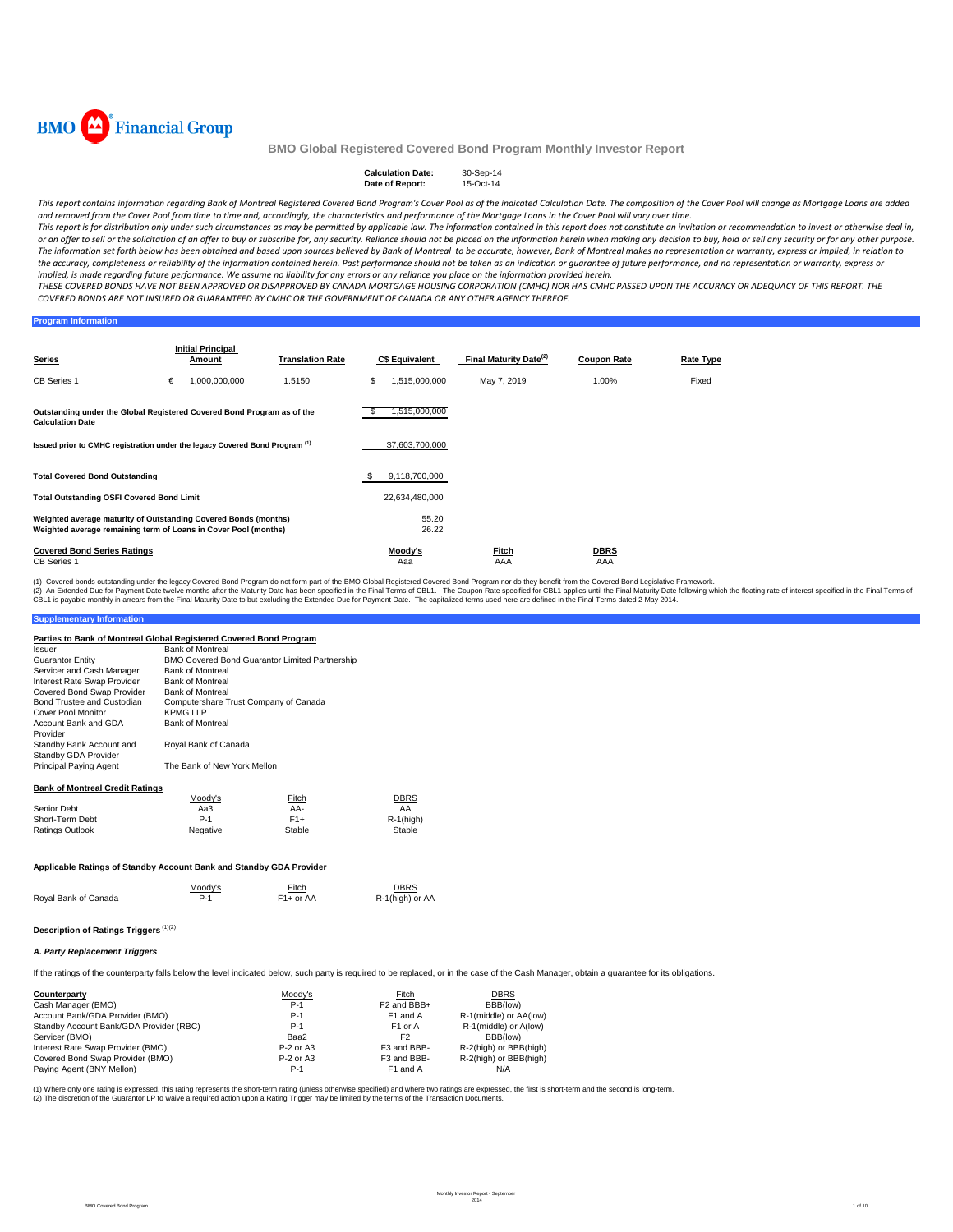

|                                                                                                                                                                                                                                                                                                                          |                               | <b>Calculation Date:</b><br>Date of Report: | 30-Sep-14<br>15-Oct-14                 |
|--------------------------------------------------------------------------------------------------------------------------------------------------------------------------------------------------------------------------------------------------------------------------------------------------------------------------|-------------------------------|---------------------------------------------|----------------------------------------|
| <b>B. Summary of Specific Rating Trigger Actions</b><br>I) The following actions are required if the Cash Manager (BMO) undergoes a downgrade below the stipulated rating:                                                                                                                                               |                               |                                             |                                        |
|                                                                                                                                                                                                                                                                                                                          | Moody's                       | Fitch                                       | <b>DBRS</b>                            |
| a) The Servicer will be required to direct amounts received<br>directly into the GDA Account (or Standby GDA Account if<br>applicable) within 2 Canadian business days and the Cash<br>Manager shall immediately remit any funds held at such<br>time for or on behalf of the Guarantor directly into the GDA<br>Account | $P-1$                         | F1 or A                                     | R-1(middle) or AA(low)                 |
| II) The following actions are required if the Servicer (BMO) undergoes a downgrade below the stipulated rating:                                                                                                                                                                                                          |                               |                                             |                                        |
|                                                                                                                                                                                                                                                                                                                          | Moody's                       | Fitch                                       | <b>DBRS</b>                            |
| a) The Servicer will be required to direct amounts received<br>to the Cash Manager, or GDA as applicable                                                                                                                                                                                                                 | $P-1$                         | F <sub>1</sub> or A                         | R-1(middle) or BBB(low)                |
| III) The Swap Provider is required to transfer credit support or transfer all of its rights and obligations to a replacement third party, or to<br>obtain a quarantee of its rights and obligations from a third party, if the Swap Provider undergoes a downgrade below the stipulated rating:                          |                               |                                             |                                        |
| a) Interest Rate Swap Provider                                                                                                                                                                                                                                                                                           | $Modv's^{(3)}$<br>$P-1$ or A2 | Fitch<br>F1 and A                           | <b>DBRS</b><br>R-1(middle) or A (high) |
| b) Covered Bond Swap Provider                                                                                                                                                                                                                                                                                            | P-1 or A2                     | F1 and A                                    | R-1(middle) or A (high)                |
| IV) The following actions are required if the Issuer (BMO) undergoes a downgrade below the stipulated rating:                                                                                                                                                                                                            |                               |                                             |                                        |
| a) Mandatory repayment of the Demand Loan                                                                                                                                                                                                                                                                                | Moody's<br>N/A                | Fitch<br>F <sub>2</sub> or BB <sub>+</sub>  | <b>DBRS</b><br>N/A                     |
| b) Cashflows will be exchanged under the Covered Bond<br>Swap Agreement (to the extent not already taking place)                                                                                                                                                                                                         | Baa1                          | BBB+                                        | BBB(high)                              |
| c) Transfer of title to Loans to Guarantor <sup>(4)</sup>                                                                                                                                                                                                                                                                | A3                            | BBB-                                        | BBB(low)                               |
| <b>Events of Defaults &amp; Test Compliance</b><br>Asset Coverage Test (C\$ Equivalent of Outstanding                                                                                                                                                                                                                    |                               | Pass                                        |                                        |
| Covered Bond < Adjusted Aggregate Asset Amount)<br><b>Issuer Event of Default</b>                                                                                                                                                                                                                                        |                               | No                                          |                                        |
| Guarantor LP Event of Default                                                                                                                                                                                                                                                                                            |                               | No                                          |                                        |

(3) If no short term rating exists, then A1

(4) The transfer of registered title to the Loans to the Guarantor may be deferred if (A) satisfactory assurances are provided to the Guarantor and the Bond Trustee by The Office of the Superintendent of Financial Institut

| (Applicable to Hard Bullet Covered Bonds) |       |                                        |  |
|-------------------------------------------|-------|----------------------------------------|--|
| <b>Pre-Maturity Required Ratings</b>      | Fitch | $\mathsf{DBRS}^0$<br>A(high) or A(low) |  |
|                                           |       |                                        |  |

Following a breach of the Pre-Maturity test in respect of a Series of Hard Bullet Covered Bonds, and unless the Pre-Maturity Liquidity Ledger is otherwise funded from the other sources, the Partnership shall offer to sell Randomly Selected Loans if Final Maturity Date is within 12 months from the Pre-Maturity Test Date

(1) In the case of DBRS, if Final Maturity Date is within six months of the Pre-Maturity Test Date, then A(high), otherwise A(low).

| <b>leserve Fund</b>                         |         |       |             |
|---------------------------------------------|---------|-------|-------------|
| <b>Reserve Fund Required Amount Ratings</b> | Moodv's | Fitch | <b>DBRS</b> |
| Senior<br>Short Term                        |         |       | A(low)      |
|                                             | $P-1$   | E.    | R-1(middle) |
|                                             |         |       |             |

Are the ratings of the Issuer below the Reserve Fund Required Amount Ratings? No

If the ratings of the Issuer fall below the Reserve Fund Required Amount Ratings, then the Guarantor shall credit or cause to be credited to the Reserve Fund funds up to an amount equal to the Reserve Fund Required Amount.

Reserve Fund Required Amount: Nil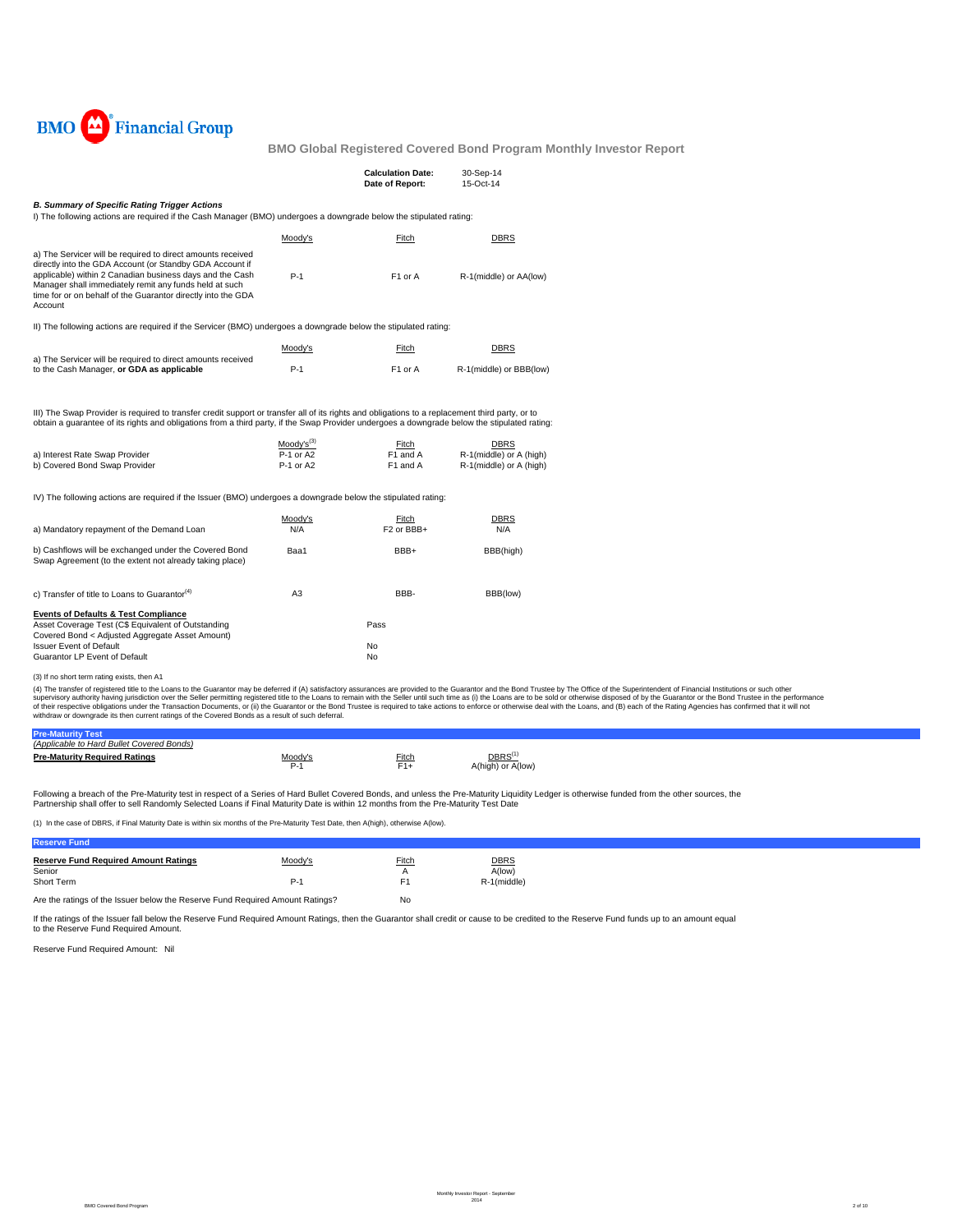

|                                                                                                                                                        | <b>Calculation Date:</b><br>Date of Report: | 30-Sep-14<br>15-Oct-14                          |                |               |  |
|--------------------------------------------------------------------------------------------------------------------------------------------------------|---------------------------------------------|-------------------------------------------------|----------------|---------------|--|
| <b>Asset Coverage Test</b>                                                                                                                             |                                             |                                                 |                |               |  |
| C\$ Equivalent of Outstanding Covered Bonds                                                                                                            | 1,515,000,000                               |                                                 |                |               |  |
| $A^{(1)}$ = Lesser of (i) Sum of LTV adjusted outstanding principal balance and (ii)<br>Sum of Asset percentage adjusted outstanding principal balance | 6,192,773,710                               |                                                 | A (i)          | 6,623,287,390 |  |
| B = Principal receipts not applied                                                                                                                     |                                             |                                                 | A (ii)         | 6,192,773,710 |  |
| $C = Cash$ capital contributions<br>$D =$ Substitution assets<br>$E =$ (i) Reserve fund balance                                                        |                                             | Asset Percentage<br>Maximum Asset<br>Percentage | 93.5%<br>95.0% |               |  |
| (ii) Pre - Maturity liquidity ledger balance<br>$F =$ Negative carry factor calculation                                                                | ٠.<br>                                      |                                                 |                |               |  |
| Total: $A + B + C + D + E - F$                                                                                                                         | 6,192,773,710                               |                                                 |                |               |  |
| <b>Asset Coverage Test Pass/Fail</b>                                                                                                                   | <b>Pass</b>                                 |                                                 |                |               |  |

Asset Coverage Test Pass/Fail<br>(1) Market Value as determined by adjusting, not less than quarterly, the Original Market Value utilizing the Indexation Methodology (see Appendix for details) for subsequent price development

| <b>Valuation Calculation</b>                                                                                                                                                                                                   |   |               |        |                |  |
|--------------------------------------------------------------------------------------------------------------------------------------------------------------------------------------------------------------------------------|---|---------------|--------|----------------|--|
| <b>Trading Value of Covered Bonds</b>                                                                                                                                                                                          | ъ | 1.556.086.800 |        |                |  |
| $A =$ Lesser of i) Present value of outstanding loan balance of Performing<br>Eligible Loans <sup>(1)</sup> and ii) 80% of Market Value <sup>(2)</sup> of properties securing<br>Performing Eligible Loans, net of adjustments |   | 6.668.723.720 | A (i)  | 6.668.723.720  |  |
| $B =$ Principal receipts up to calculation date not otherwise applied                                                                                                                                                          |   | ۰             | A (ii) | 11.487.187.455 |  |
| $C =$ Cash capital contributions                                                                                                                                                                                               |   |               |        |                |  |
| D = Trading Value of any Substitute Assets                                                                                                                                                                                     |   |               |        |                |  |
| $E =$ (i) Reserve Fund Balance, if applicable                                                                                                                                                                                  |   |               |        |                |  |
| (ii) Pre - Maturity liquidity ledger balance                                                                                                                                                                                   |   | ۰             |        |                |  |
| F = Trading Value of Swap Collateral                                                                                                                                                                                           |   | ۰             |        |                |  |
| Total: $A + B + C + D + E + F$                                                                                                                                                                                                 |   | 6.668.723.720 |        |                |  |

(1) Present value of expected future cash flows of Loans using current market interest rates offered to BMO clients. The effective weighted average rate used for discounting is 2.90%<br>(2) Market Value as determined by adjus

| <b>Intercompany Loan Balance</b>                          |                          |                                                             |                        |
|-----------------------------------------------------------|--------------------------|-------------------------------------------------------------|------------------------|
| Guarantee Loan<br>Demand Loan<br><b>Total</b>             |                          | \$<br>1,620,412,341<br>5,226,951,059<br>6,847,363,400<br>\$ |                        |
| <b>Cover Pool Losses</b>                                  |                          |                                                             |                        |
| Period end                                                | <b>Write Off Amounts</b> | <b>Loss Percentage (Annualized)</b>                         |                        |
| September 30, 2014                                        | \$0                      | 0.00%                                                       |                        |
|                                                           |                          |                                                             |                        |
| <b>Cover Pool Flow of Funds</b>                           |                          |                                                             |                        |
|                                                           | <b>Current Month</b>     | Previous Month                                              |                        |
| <b>Cash Inflows</b><br>Principal receipts                 | 232,090,414              | 267,134,298                                                 |                        |
| Proceeds for sale of Loans                                |                          |                                                             |                        |
| <b>Revenue Receipts</b>                                   | 20,098,951               | 18,243,029                                                  |                        |
| <b>Swap Receipts</b>                                      | 5,630,936                | 5,896,743                                                   |                        |
| Cash Capital Contribution                                 |                          |                                                             |                        |
| Advances of Intercompany Loans                            |                          |                                                             |                        |
| Guarantee Fee<br><b>Cash Outflows</b>                     |                          |                                                             |                        |
| Swap Payment                                              |                          |                                                             |                        |
| Intercompany Loan interest                                | (10,809,085)             | (11, 213, 926)                                              |                        |
| Intercompany Loan principal                               | (272, 457, 000)          | (262, 899, 900)                                             |                        |
| Intercompany Loan repayment                               |                          |                                                             |                        |
| Mortgage Top-up Settlement                                |                          |                                                             |                        |
| Misc Partnership Expenses                                 | (102)                    | (102)                                                       |                        |
| Profit Distribution to Partners<br>Net inflows/(outflows) | (25, 445, 886)           | 17,160,141                                                  |                        |
|                                                           |                          |                                                             |                        |
| <b>Cover Pool - Summary Statistics</b>                    |                          |                                                             |                        |
| Asset Type                                                |                          | Mortgages                                                   |                        |
| Previous Month Ending Balance                             |                          | 6,853,835,841                                               |                        |
| Aggregate Outstanding Balance                             |                          | \$<br>6,625,731,294                                         |                        |
| Number of Loans<br>Average Loan Size                      |                          | 33,693                                                      |                        |
| Number of Primary Borrowers                               |                          | \$<br>196,650<br>32,871                                     |                        |
| Number of Properties                                      |                          | 33,693                                                      |                        |
|                                                           |                          | Original <sup>(2)</sup>                                     | Indexed <sup>(1)</sup> |
| Weighted Average Current Loan to Value (LTV)              |                          | 62.14%                                                      | 55.11%                 |
| Weighted Average Authorized LTV                           |                          | 69.76%                                                      | 61.58%                 |
| Weighted Average Original LTV                             |                          | 69.76%                                                      |                        |
| Weighted Average Seasoning                                |                          | 28.94 (Months)                                              |                        |
| Weighted Average Coupon<br>Weighted Average Original Term |                          | 3.12%<br>55.16 (Months)                                     |                        |
| Weighted Average Remaining Term                           |                          | 26.22 (Months)                                              |                        |
| <b>Substitution Assets</b>                                |                          | Nil                                                         |                        |

<sup>(1)</sup> Value as determined by adjusting, not less than quarterly, the Original Market Value utilizing the Indexation Methodology (see Appendix for details) for subsequent price developments.<br><sup>(2)</sup> Value as most recently det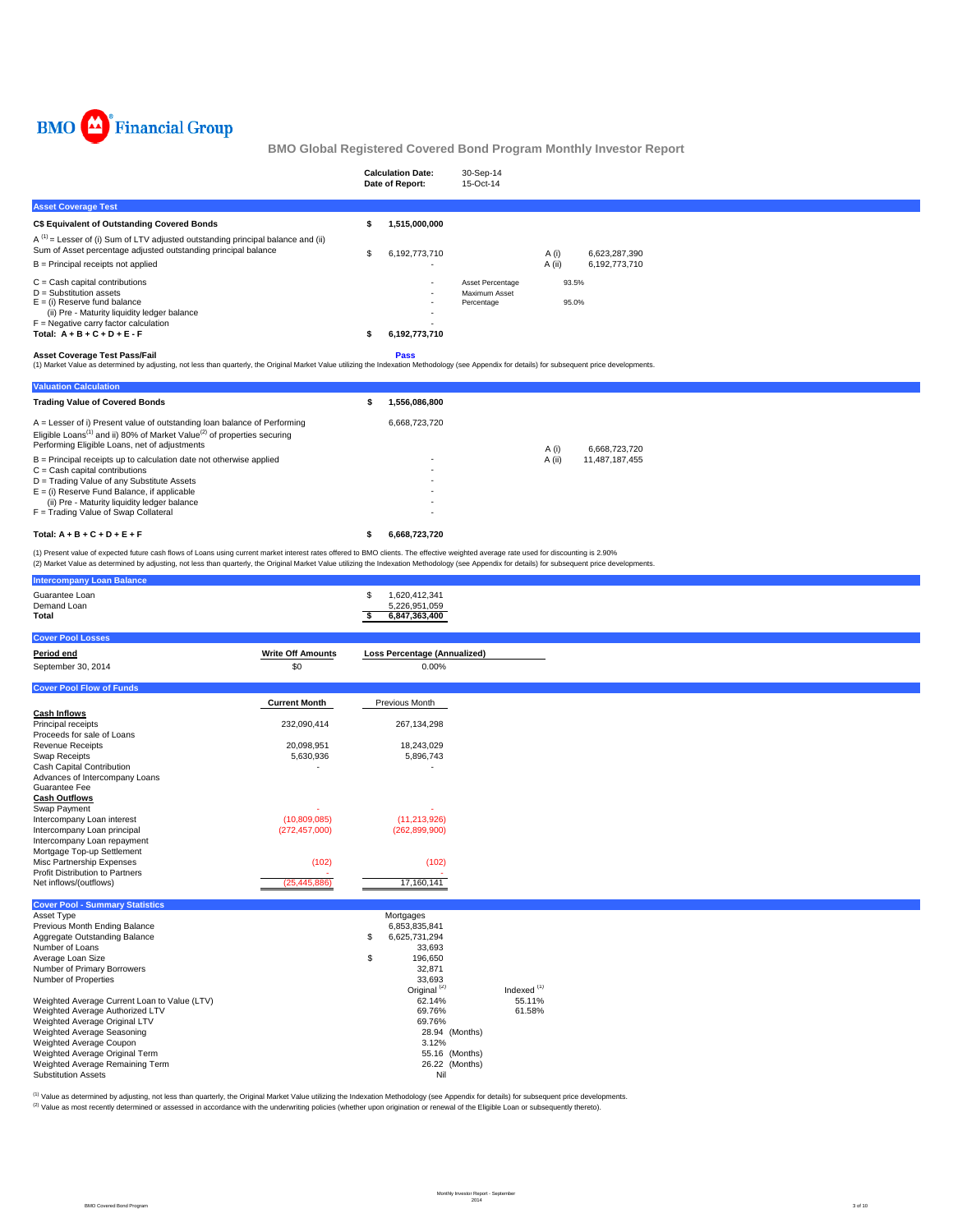

|                                                                                                                                              | <b>Calculation Date:</b><br>Date of Report: | 30-Sep-14<br>15-Oct-14                      |                                                                                                          |                                             |  |
|----------------------------------------------------------------------------------------------------------------------------------------------|---------------------------------------------|---------------------------------------------|----------------------------------------------------------------------------------------------------------|---------------------------------------------|--|
| <b>Cover Pool - Delinquency Distribution</b>                                                                                                 |                                             |                                             |                                                                                                          |                                             |  |
| <b>Aging Summary</b><br>Current and less than 30 days past due<br>30 - 59 days past due<br>60 - 89 days past due<br>90 or more days past due | Number of Loans<br>33,656<br>10<br>9<br>18  | Percentage<br>99.89<br>0.03<br>0.03<br>0.05 | <b>Principal Balance</b><br>6,619,500,953<br>\$<br>\$<br>2,223,590<br>\$<br>1,562,847<br>2,443,904<br>\$ | Percentage<br>99.91<br>0.03<br>0.02<br>0.04 |  |
| <b>Grand Total</b>                                                                                                                           | 33,693                                      | 100.00                                      | \$<br>6,625,731,294                                                                                      | 100.00                                      |  |
| <b>Cover Pool - Provincial Distribution</b>                                                                                                  |                                             |                                             |                                                                                                          |                                             |  |
| Province<br>Alberta                                                                                                                          | Number of Loans                             | Percentage                                  | <b>Principal Balance</b>                                                                                 | Percentage<br>13.23                         |  |
| <b>British Columbia</b>                                                                                                                      | 3,916<br>3,884                              | 11.62<br>11.53                              | \$<br>876,304,159<br>949,116,169<br>\$                                                                   | 14.32                                       |  |
| Manitoba                                                                                                                                     | 597                                         | 1.77                                        | 90,593,151<br>\$                                                                                         | 1.37                                        |  |
| New Brunswick                                                                                                                                | 669                                         | 1.99                                        | 77,266,968<br>\$                                                                                         | 1.17                                        |  |
| Newfoundland<br>Northwest Territories & Nunavut                                                                                              | 858<br>$\sim$                               | 2.55<br>$\sim$                              | 128,977,607<br>S<br>\$                                                                                   | 1.95<br>$\sim$                              |  |
| Nova Scotia                                                                                                                                  | 1,174                                       | 3.48                                        | \$<br>181,933,852                                                                                        | 2.75                                        |  |
| Ontario                                                                                                                                      | 14,346                                      | 42.58                                       | S<br>2,937,065,969                                                                                       | 44.33                                       |  |
| Prince Edward Island                                                                                                                         | 222                                         | 0.66                                        | \$<br>28,902,481                                                                                         | 0.44                                        |  |
| Quebec<br>Saskatchewan                                                                                                                       | 7,363<br>664                                | 21.85                                       | \$<br>1,240,249,864<br>\$                                                                                | 18.72                                       |  |
| <b>Yukon Territories</b>                                                                                                                     |                                             | 1.97                                        | 115,321,075<br>- \$                                                                                      | 1.74                                        |  |
| <b>Grand Total</b>                                                                                                                           | 33,693                                      | 100.00                                      | 6,625,731,294<br>\$                                                                                      | 100.00                                      |  |
| <b>Cover Pool - Credit Score Distribution</b>                                                                                                |                                             |                                             |                                                                                                          |                                             |  |
| <b>Credit Score</b>                                                                                                                          | Number of Loans                             | Percentage                                  | <b>Principal Balance</b>                                                                                 | Percentage                                  |  |
| Less than 600 or Unavailable                                                                                                                 | 765                                         | 2.27                                        | 134,440,047<br>\$                                                                                        | 2.03                                        |  |
| $600 - 650$<br>651 - 700                                                                                                                     | 1,228<br>3,598                              | 3.64<br>10.68                               | 263,133,780<br>\$<br>795,532,917<br>\$                                                                   | 3.97<br>12.01                               |  |
| 701 - 750                                                                                                                                    | 7,490                                       | 22.23                                       | 1,630,592,915<br>\$                                                                                      | 24.61                                       |  |
| 751 - 800                                                                                                                                    | 13,464                                      | 39.96                                       | \$<br>2,650,622,754                                                                                      | 40.00                                       |  |
| 801 and Above                                                                                                                                | 7,148                                       | 21.22                                       | 1,151,408,880<br>\$                                                                                      | 17.38                                       |  |
| <b>Grand Total</b>                                                                                                                           | 33,693                                      | 100.00                                      | 6,625,731,294<br>ŝ                                                                                       | 100.00                                      |  |
| <b>Cover Pool - Rate Type Distribution</b>                                                                                                   |                                             |                                             |                                                                                                          |                                             |  |
| <b>Rate Type</b>                                                                                                                             | <b>Number of Loans</b>                      | Percentage                                  | <b>Principal Balance</b>                                                                                 | Percentage                                  |  |
| Fixed                                                                                                                                        | 30,496                                      | 90.51                                       | \$<br>5,893,546,552                                                                                      | 88.95                                       |  |
| Variable                                                                                                                                     | 3,197                                       | 9.49                                        | \$<br>732,184,743                                                                                        | 11.05                                       |  |
| <b>Grand Total</b>                                                                                                                           | 33,693                                      | 100.00                                      | 6,625,731,294<br>\$                                                                                      | 100.00                                      |  |
| <b>Cover Pool - Mortgage Asset Type Distribution</b>                                                                                         |                                             |                                             |                                                                                                          |                                             |  |
| <b>Mortgage Asset Type</b>                                                                                                                   | Number of Loans                             | Percentage                                  | <b>Principal Balance</b>                                                                                 | Percentage                                  |  |
| <b>Conventional Amortizing Mortgages</b><br><b>Grand Total</b>                                                                               | 33,693<br>33,693                            | 100.00<br>100.00                            | 6,625,731,294<br>\$<br>\$<br>6,625,731,294                                                               | 100.00<br>100.00                            |  |
|                                                                                                                                              |                                             |                                             |                                                                                                          |                                             |  |
| <b>Cover Pool - Occupancy Type Distribution</b>                                                                                              |                                             |                                             |                                                                                                          |                                             |  |
| <b>Occupancy Type</b>                                                                                                                        | Number of Loans                             | Percentage                                  | <b>Principal Balance</b>                                                                                 | Percentage                                  |  |
| Owner Occupied                                                                                                                               | 28,213                                      | 83.74                                       | \$<br>5,408,609,569                                                                                      | 81.63                                       |  |
| Non-Owner Occupied<br><b>Grand Total</b>                                                                                                     | 5,480                                       | 16.26<br>100.00                             | \$<br>1,217,121,725                                                                                      | 18.37<br>100.00                             |  |
|                                                                                                                                              | 33,693                                      |                                             | 6,625,731,294<br>\$                                                                                      |                                             |  |
| <b>Cover Pool - Mortgage Rate Distribution</b>                                                                                               |                                             |                                             |                                                                                                          |                                             |  |
| Mortgage Rate (%)                                                                                                                            | Number of Loans                             | Percentage                                  | <b>Principal Balance</b>                                                                                 | Percentage                                  |  |
| Less than 1.00                                                                                                                               |                                             |                                             | \$                                                                                                       |                                             |  |
| $1.00 - 3.99$                                                                                                                                | 31,698                                      | 94.08                                       | 6,371,055,929<br>\$                                                                                      | 96.16                                       |  |
| $4.00 - 4.49$                                                                                                                                | 1,542                                       | 4.58                                        | \$<br>196,068,487                                                                                        | 2.96                                        |  |
| $4.50 - 4.99$<br>$5.00 - 5.49$                                                                                                               | 320<br>102                                  | 0.95<br>0.30                                | S<br>41,258,266<br>S<br>14,466,507                                                                       | 0.62<br>0.22                                |  |
| $5.50 - 5.99$                                                                                                                                | 23                                          | 0.07                                        | 1,988,518<br>\$                                                                                          | 0.03                                        |  |
| $6.00 - 6.49$                                                                                                                                | 7                                           | 0.02                                        | 853,960<br>\$                                                                                            | 0.01                                        |  |
| $6.50 - 6.99$                                                                                                                                | 1                                           | 0.00                                        | 39,626<br>\$                                                                                             | 0.00                                        |  |
| $7.00 - 7.49$                                                                                                                                |                                             |                                             | \$.                                                                                                      |                                             |  |
| $7.50 - 7.99$                                                                                                                                |                                             |                                             | \$.                                                                                                      | ٠                                           |  |
| 8.00 and Above<br><b>Grand Total</b>                                                                                                         | 33,693                                      | 100.00                                      | 6,625,731,294<br>\$                                                                                      | 100.00                                      |  |
|                                                                                                                                              |                                             |                                             |                                                                                                          |                                             |  |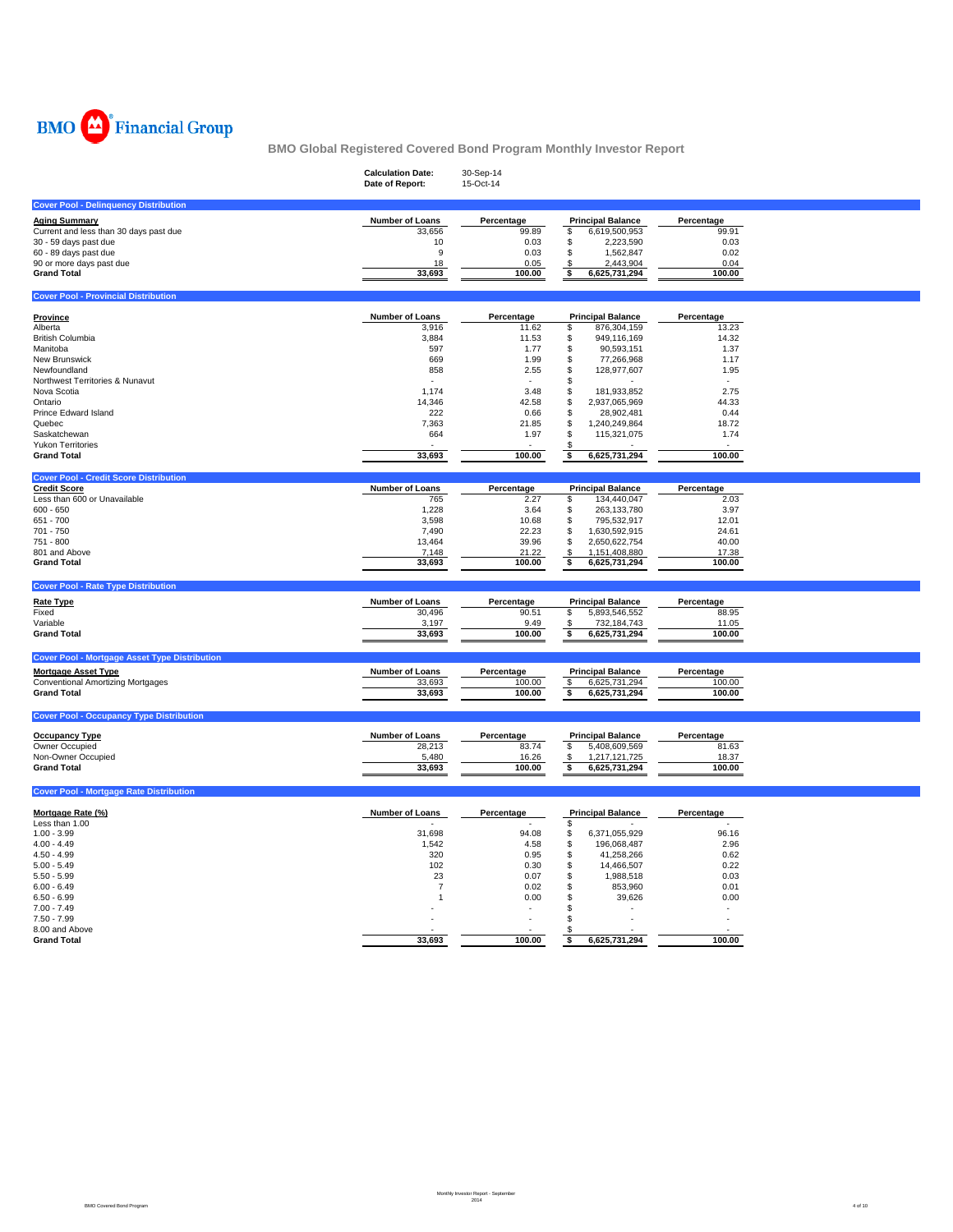

**Cover Pool - Remaining Term Distribution** 

**BMO Global Registered Covered Bond Program Monthly Investor Report**

|                                           | <b>Calculation Date:</b><br>Date of Report: | 30-Sep-14<br>15-Oct-14 |   |                          |            |
|-------------------------------------------|---------------------------------------------|------------------------|---|--------------------------|------------|
| Cover Pool - Indexed LTV Distribution (1) |                                             |                        |   |                          |            |
| Indexed LTV (%)                           | <b>Number of Loans</b>                      | Percentage             |   | <b>Principal Balance</b> | Percentage |
| 20.00 and Below                           | 3,814                                       | 11.32                  |   | 249,625,667              | 3.77       |
| $20.01 - 25.00$                           | 1,753                                       | 5.20                   |   | 184,901,708              | 2.79       |
| $25.01 - 30.00$                           | 1,876                                       | 5.57                   | S | 235,538,327              | 3.55       |
| $30.01 - 35.00$                           | 2,007                                       | 5.96                   |   | 296,224,169              | 4.47       |
| $35.01 - 40.00$                           | 1,906                                       | 5.66                   |   | 317,863,854              | 4.80       |
| $40.01 - 45.00$                           | 1,941                                       | 5.76                   |   | 350,682,433              | 5.29       |
| $45.01 - 50.00$                           | 2,069                                       | 6.14                   |   | 424,073,249              | 6.40       |
| $50.01 - 55.00$                           | 2,279                                       | 6.76                   |   | 530,453,461              | 8.01       |
| $55.01 - 60.00$                           | 2,590                                       | 7.69                   |   | 658,526,068              | 9.94       |
| $60.01 - 65.00$                           | 3,621                                       | 10.75                  |   | 929,764,179              | 14.03      |
| 65.01 - 70.00                             | 5,981                                       | 17.75                  |   | 1,501,440,435            | 22.66      |
| 70.01 - 75.00                             | 3,617                                       | 10.74                  |   | 883,227,226              | 13.33      |
| 75.01 - 80.00                             | 239                                         | 0.71                   |   | 63,410,518               | 0.96       |
| 80.01 and Above                           |                                             | $\sim$                 |   |                          | $\sim$     |
| <b>Grand Total</b>                        | 33,693                                      | 100.00                 |   | 6,625,731,294            | 100.00     |

<sup>(1)</sup> Value as determined by adjusting, not less than quarterly, the Original Market Value utilizing the Indexation Methodology (see Appendix for details) for subsequent price developments.

| <u><b>Primerie</b></u> Profited the Profits of the Company of the Company of the Company of the Company of the Company of the Company of the Company of the Company of the Company of the Company of the Company of the Company of the C |                        |                          |    |                          |            |  |  |
|------------------------------------------------------------------------------------------------------------------------------------------------------------------------------------------------------------------------------------------|------------------------|--------------------------|----|--------------------------|------------|--|--|
| <b>Months to Maturity</b>                                                                                                                                                                                                                | <b>Number of Loans</b> | Percentage               |    | <b>Principal Balance</b> | Percentage |  |  |
| Less than 12                                                                                                                                                                                                                             | 6.461                  | 19.18                    |    | 1,163,352,394            | 17.56      |  |  |
| $12 - 17$                                                                                                                                                                                                                                | 4,887                  | 14.50                    | ъ  | 829.216.657              | 12.52      |  |  |
| $18 - 24$                                                                                                                                                                                                                                | 2,896                  | 8.60                     | ъ  | 589,960,641              | 8.90       |  |  |
| $25 - 30$                                                                                                                                                                                                                                | 2.620                  | 7.78                     | æ. | 476.666.131              | 7.19       |  |  |
| $31 - 36$                                                                                                                                                                                                                                | 9,163                  | 27.20                    | ъ  | .956,282,700             | 29.53      |  |  |
| $37 - 42$                                                                                                                                                                                                                                | 7,246                  | 21.51                    | S  | 541,389,824              | 23.26      |  |  |
| $43 - 48$                                                                                                                                                                                                                                | 420                    | 1.25                     |    | 68,862,947               | 1.04       |  |  |
| $49 - 54$                                                                                                                                                                                                                                |                        | ۰                        |    |                          |            |  |  |
| $55 - 60$                                                                                                                                                                                                                                |                        | $\overline{\phantom{a}}$ |    | $\overline{\phantom{a}}$ |            |  |  |
| $61 - 63$                                                                                                                                                                                                                                | ۰                      | ۰.                       |    | $\overline{\phantom{a}}$ |            |  |  |
| 72 and Above                                                                                                                                                                                                                             |                        | $\overline{\phantom{a}}$ |    |                          |            |  |  |
| <b>Grand Total</b>                                                                                                                                                                                                                       | 33.693                 | 100.00                   |    | 6.625.731.294            | 100.00     |  |  |

| <b>Cover Pool - Remaining Principal Balance Distribution</b> |                        |                          |    |                          |            |
|--------------------------------------------------------------|------------------------|--------------------------|----|--------------------------|------------|
| <b>Remaining Principal Balance (C\$)</b>                     | <b>Number of Loans</b> | Percentage               |    | <b>Principal Balance</b> | Percentage |
| 99,999 and Below                                             | 8.330                  | 24.72                    | S  | 531.462.605              | 8.02       |
| 100.000 - 199.999                                            | 12,532                 | 37.19                    | S  | 1.865.496.659            | 28.16      |
| 200.000 - 299.999                                            | 7.571                  | 22.47                    | \$ | 1.846.820.382            | 27.87      |
| 300.000 - 399.999                                            | 2.968                  | 8.81                     | S  | 1.013.283.371            | 15.29      |
| 400.000 - 499.999                                            | 1.140                  | 3.38                     |    | 505.268.379              | 7.63       |
| 500.000 - 599.999                                            | 513                    | 1.52                     | S  | 278.145.549              | 4.20       |
| 600.000 - 699.999                                            | 234                    | 0.69                     | \$ | 150.043.889              | 2.26       |
| 700.000 - 799.999                                            | 125                    | 0.37                     |    | 93.113.097               | 1.41       |
| 800.000 - 899.999                                            | 64                     | 0.19                     |    | 54.171.118               | 0.82       |
| $900.000 - 999.999$                                          | 49                     | 0.15                     |    | 45.741.633               | 0.69       |
| 1.000.000 - 1.499.999                                        | 109                    | 0.32                     | S  | 129.992.138              | 1.96       |
| 1.500.000 - 2.000.000                                        | 38                     | 0.11                     |    | 65.094.359               | 0.98       |
| 2.000.000 - 3.000.000                                        | 20                     | 0.06                     |    | 47.098.116               | 0.71       |
| 3,000,000 and Above                                          |                        | $\overline{\phantom{a}}$ |    |                          |            |
|                                                              | 33.693                 | 100.00                   |    | 6.625.731.294            | 100.00     |

| <b>Cover Pool - Property Type Distribution</b> |                 |            |                          |            |
|------------------------------------------------|-----------------|------------|--------------------------|------------|
| <b>Property Type</b>                           | Number of Loans | Percentage | <b>Principal Balance</b> | Percentage |
| Condominium                                    | 5,485           | 16.28      | 963.808.762              | 14.55      |
| Multi-Residential                              | 1.816           | 5.39       | 425.160.692              | 6.42       |
| Single Family                                  | 24,385          | 72.37      | 4.852.364.755            | 73.24      |
| Townhouse                                      | 2,007           | 5.96       | 384.397.085              | 5.80       |
| <b>Grand Total</b>                             | 33,693          | 100.00     | 6.625.731.294            | 100.00     |

*Note: Percentages and totals in the above tables may not add exactly due to rounding.*

|          | Cover Pool - Indexed LTV and Delinquency Distribution by Province (1) | <b>Aging Summary</b>                                |             |                           |         |                           |         |                             |  |  |             |  |
|----------|-----------------------------------------------------------------------|-----------------------------------------------------|-------------|---------------------------|---------|---------------------------|---------|-----------------------------|--|--|-------------|--|
| Province | Indexed LTV (%)                                                       | <b>Current and</b><br>less than 30<br>days past due |             | 30 to 59<br>days past due |         | 60 to 89<br>days past due |         | 90 or more<br>days past due |  |  | Total       |  |
| Alberta  | 20.00 and Below                                                       | \$.                                                 | 26,904,575  |                           |         |                           |         |                             |  |  | 26,904,575  |  |
|          | $20.01 - 25$                                                          |                                                     | 21,901,287  |                           |         |                           |         |                             |  |  | 21,901,287  |  |
|          | $25.01 - 30$                                                          |                                                     | 25.730.382  |                           |         |                           |         |                             |  |  | 25,730,382  |  |
|          | $30.01 - 35$                                                          |                                                     | 32,637,995  |                           |         |                           |         |                             |  |  | 32,637,995  |  |
|          | $35.01 - 40$                                                          |                                                     | 41,230,624  |                           |         |                           |         |                             |  |  | 41,230,624  |  |
|          | $40.01 - 45$                                                          |                                                     | 41,392,583  |                           |         |                           |         |                             |  |  | 41,392,583  |  |
|          | $45.01 - 50$                                                          |                                                     | 55,805,874  |                           |         |                           |         |                             |  |  | 55,805,874  |  |
|          | $50.01 - 55$                                                          |                                                     | 79.410.859  |                           |         |                           | 199.117 |                             |  |  | 79,609,976  |  |
|          | $55.01 - 60$                                                          |                                                     | 106,774,099 |                           |         |                           |         |                             |  |  | 106,774,099 |  |
|          | $60.01 - 65$                                                          |                                                     | 163.651.835 |                           | 141.681 |                           |         |                             |  |  | 163,793,516 |  |
|          | $65.01 - 70$                                                          |                                                     | 221,636,184 |                           |         |                           |         |                             |  |  | 221,636,184 |  |
|          | $70.01 - 75$                                                          |                                                     | 58,887,065  |                           |         |                           |         |                             |  |  | 58,887,065  |  |
|          | $75.01 - 80$                                                          |                                                     |             |                           |         |                           |         |                             |  |  |             |  |
|          | 80.01 and Above                                                       |                                                     |             |                           |         |                           |         |                             |  |  |             |  |
|          |                                                                       |                                                     | 875,963,361 |                           | 141,681 |                           | 199,117 |                             |  |  | 876,304,159 |  |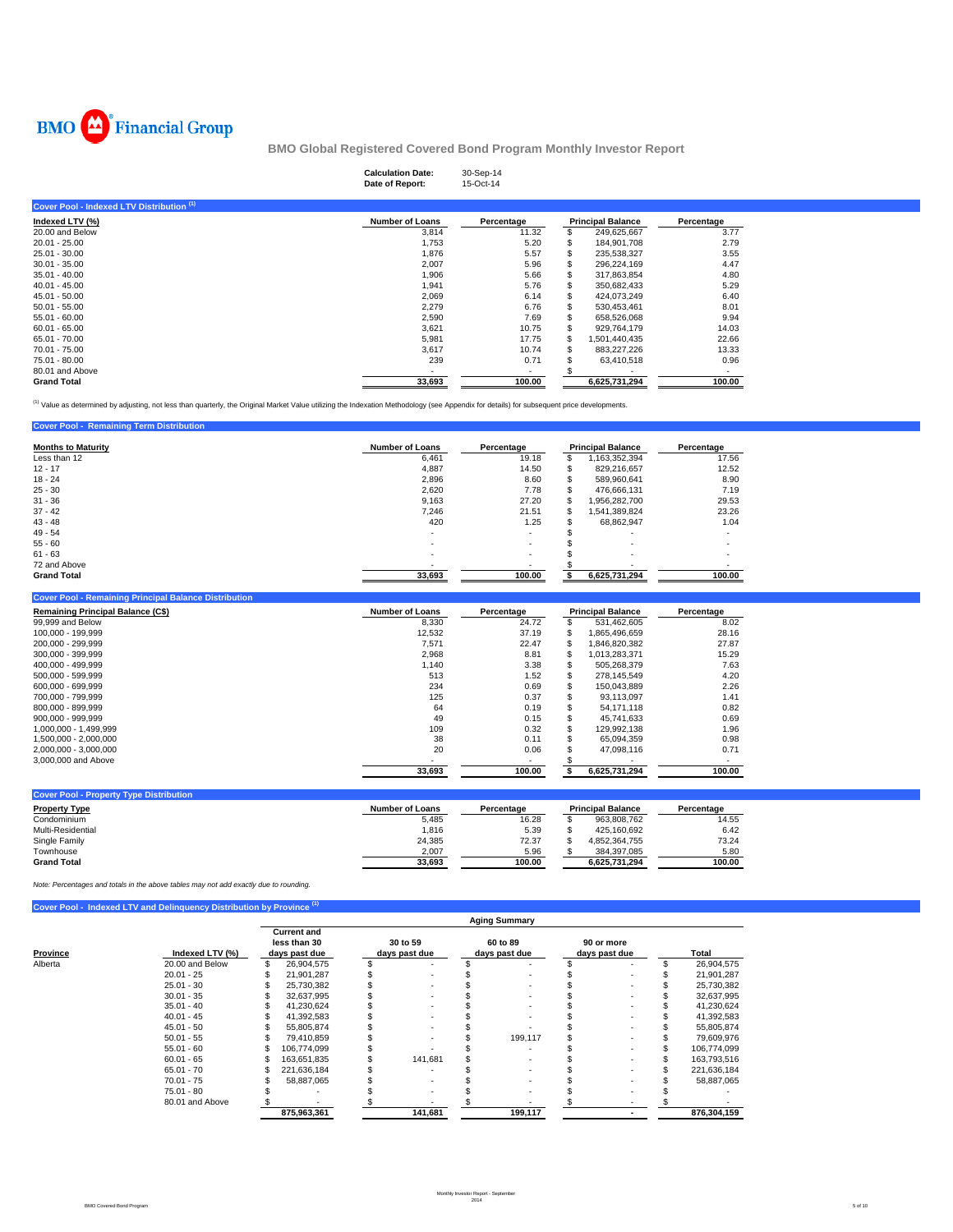

**Calculation Date:** 30-Sep-14 **Date of Report:** 15-Oct-14

|                  |                                 | <b>Aging Summary</b>                   |                           |                      |                    |                                      |  |  |  |  |  |
|------------------|---------------------------------|----------------------------------------|---------------------------|----------------------|--------------------|--------------------------------------|--|--|--|--|--|
|                  |                                 | <b>Current and</b>                     |                           |                      |                    |                                      |  |  |  |  |  |
|                  |                                 | less than 30                           | 30 to 59                  | 60 to 89             | 90 or more         |                                      |  |  |  |  |  |
| <b>Province</b>  | Indexed LTV (%)                 | days past due                          | days past due             | days past due        | days past due      | Total                                |  |  |  |  |  |
| British Columbia | 20.00 and Below<br>$20.01 - 25$ | \$<br>49,812,954<br>\$<br>34, 167, 038 | \$<br>\$                  | \$<br>\$             | \$<br>77,829<br>\$ | \$<br>49,890,783<br>\$<br>34,167,038 |  |  |  |  |  |
|                  | $25.01 - 30$                    | \$<br>41,001,075                       | \$                        | \$                   | \$                 | \$<br>41,001,075                     |  |  |  |  |  |
|                  | $30.01 - 35$                    | \$<br>48,212,085                       | \$                        | \$                   | \$                 | \$<br>48,212,085                     |  |  |  |  |  |
|                  | $35.01 - 40$                    | \$<br>47,421,510                       | \$                        | \$<br>267,070        | \$<br>210,343      | \$<br>47,898,923                     |  |  |  |  |  |
|                  | $40.01 - 45$                    | \$<br>51,786,442                       | \$                        | \$                   | \$                 | \$<br>51,786,442                     |  |  |  |  |  |
|                  | $45.01 - 50$                    | \$<br>71,859,509                       | \$                        | \$                   | \$                 | \$<br>71,859,509                     |  |  |  |  |  |
|                  | $50.01 - 55$                    | \$<br>87,074,260                       | \$                        | \$                   | \$                 | \$<br>87,074,260                     |  |  |  |  |  |
|                  | $55.01 - 60$                    | \$<br>87,855,787                       | \$                        | \$                   | \$                 | \$<br>87,855,787                     |  |  |  |  |  |
|                  | $60.01 - 65$                    | \$<br>112,348,776                      | \$                        | \$                   | \$                 | \$<br>112,348,776                    |  |  |  |  |  |
|                  | $65.01 - 70$                    | \$<br>144,883,012                      | \$                        | \$                   | \$                 | \$<br>144,883,012                    |  |  |  |  |  |
|                  | $70.01 - 75$                    | \$<br>161,216,597                      | S<br>515,496              | \$                   | \$                 | \$<br>161,732,093                    |  |  |  |  |  |
|                  | 75.01 - 80                      | \$<br>10,406,385                       | \$                        | \$                   | \$                 | \$<br>10,406,385                     |  |  |  |  |  |
|                  | 80.01 and Above                 | \$                                     | \$                        | \$                   | \$                 | \$                                   |  |  |  |  |  |
|                  |                                 | 948,045,431                            | 515,496                   | 267,070              | 288.172            | 949,116,169                          |  |  |  |  |  |
|                  |                                 |                                        |                           |                      |                    |                                      |  |  |  |  |  |
|                  |                                 |                                        |                           | <b>Aging Summary</b> |                    |                                      |  |  |  |  |  |
|                  |                                 | <b>Current and</b><br>less than 30     | 30 to 59                  | 60 to 89             | 90 or more         |                                      |  |  |  |  |  |
| <b>Province</b>  | Indexed LTV (%)                 | days past due                          | days past due             | days past due        | days past due      | Total                                |  |  |  |  |  |
| Manitoba         | 20.00 and Below                 | \$<br>3,173,740                        | \$                        | \$                   | \$                 | \$<br>3,173,740                      |  |  |  |  |  |
|                  | $20.01 - 25$                    | \$<br>2,467,092                        | \$                        | \$                   | \$                 | \$<br>2,467,092                      |  |  |  |  |  |
|                  | $25.01 - 30$                    | \$                                     | \$                        | \$                   | \$                 | \$                                   |  |  |  |  |  |
|                  | $30.01 - 35$                    | 4,550,000<br>\$                        | \$                        | \$                   | \$                 | 4,550,000<br>\$                      |  |  |  |  |  |
|                  |                                 | 3,530,327<br>\$<br>3,203,830           | \$                        | \$                   | \$                 | 3,530,327<br>\$<br>3,203,830         |  |  |  |  |  |
|                  | $35.01 - 40$                    |                                        | \$                        | \$                   | \$                 |                                      |  |  |  |  |  |
|                  | $40.01 - 45$                    | \$<br>4,247,255<br>\$                  | \$                        | \$                   | \$                 | \$<br>4,247,255<br>\$<br>5,386,890   |  |  |  |  |  |
|                  | $45.01 - 50$                    | 5,386,890                              | \$                        |                      |                    |                                      |  |  |  |  |  |
|                  | $50.01 - 55$                    | \$<br>8,062,196                        | \$                        | \$                   | \$                 | \$<br>8,062,196                      |  |  |  |  |  |
|                  | $55.01 - 60$                    | \$<br>6,942,139                        | \$                        | \$                   | \$                 | \$<br>6,942,139                      |  |  |  |  |  |
|                  | $60.01 - 65$                    | \$<br>8,566,866                        | \$                        | \$<br>68,618         | \$                 | \$<br>8,635,484                      |  |  |  |  |  |
|                  | $65.01 - 70$                    | \$<br>16,011,716                       |                           | \$                   | \$                 | \$<br>16,011,716                     |  |  |  |  |  |
|                  | $70.01 - 75$                    | \$<br>24,382,482                       | \$<br>\$                  | \$                   | \$                 | \$<br>24,382,482                     |  |  |  |  |  |
|                  | 75.01 - 80<br>80.01 and Above   | \$                                     |                           | \$                   | \$                 | \$                                   |  |  |  |  |  |
|                  |                                 | \$<br>90,524,533                       | \$                        | \$<br>68,618         | \$                 | \$<br>90,593,151                     |  |  |  |  |  |
|                  |                                 |                                        |                           |                      |                    |                                      |  |  |  |  |  |
|                  |                                 |                                        |                           |                      |                    |                                      |  |  |  |  |  |
|                  |                                 |                                        |                           |                      |                    |                                      |  |  |  |  |  |
|                  |                                 | <b>Current and</b>                     |                           | <b>Aging Summary</b> |                    |                                      |  |  |  |  |  |
|                  |                                 | less than 30                           | 30 to 59                  | 60 to 89             | 90 or more         |                                      |  |  |  |  |  |
| Province         | Indexed LTV (%)                 | days past due                          | days past due             | days past due        | days past due      | <b>Total</b>                         |  |  |  |  |  |
| New Brunswick    | 20.00 and Below                 | \$<br>2,896,792                        | \$                        | \$                   | \$                 | \$<br>2,896,792                      |  |  |  |  |  |
|                  | $20.01 - 25$                    | \$<br>2,107,197                        | \$                        | \$                   | \$                 | \$<br>2,107,197                      |  |  |  |  |  |
|                  | $25.01 - 30$                    | \$<br>2,361,234                        | \$                        | \$                   | \$                 | \$<br>2,361,234                      |  |  |  |  |  |
|                  | $30.01 - 35$                    | \$<br>2,462,129                        | \$                        | \$                   | \$                 | \$<br>2,462,129                      |  |  |  |  |  |
|                  | $35.01 - 40$                    | \$<br>3,285,403                        | \$                        | \$                   | \$<br>51,782       | \$<br>3,337,186                      |  |  |  |  |  |
|                  | $40.01 - 45$                    | \$<br>4,218,622                        | \$                        | \$                   | \$                 | \$<br>4,218,622                      |  |  |  |  |  |
|                  | $45.01 - 50$                    | \$<br>5,137,383                        | \$                        | \$                   | \$                 | \$<br>5,137,383                      |  |  |  |  |  |
|                  | $50.01 - 55$                    | \$<br>5,149,022                        | \$                        | \$                   | \$                 | \$<br>5,149,022                      |  |  |  |  |  |
|                  | $55.01 - 60$                    | \$<br>6,150,341                        | \$                        | \$                   | \$                 | \$<br>6,150,341                      |  |  |  |  |  |
|                  | $60.01 - 65$                    | \$<br>11,066,360                       | \$                        | \$                   | \$                 | \$<br>11,066,360                     |  |  |  |  |  |
|                  | $65.01 - 70$                    | \$<br>24,765,086                       | \$                        | \$                   | \$                 | \$<br>24,765,086                     |  |  |  |  |  |
|                  | $70.01 - 75$                    | \$<br>7,615,617                        | \$                        | \$                   | \$                 | \$<br>7,615,617                      |  |  |  |  |  |
|                  | 75.01 - 80                      | \$                                     | \$                        | \$                   | \$                 | \$                                   |  |  |  |  |  |
|                  | 80.01 and Above                 | \$                                     | \$                        | \$                   | \$                 | \$                                   |  |  |  |  |  |
|                  |                                 | 77,215,186                             |                           |                      | 51,782             | 77,266,968                           |  |  |  |  |  |
|                  |                                 |                                        |                           |                      |                    |                                      |  |  |  |  |  |
|                  |                                 | <b>Current and</b>                     |                           | <b>Aging Summary</b> |                    |                                      |  |  |  |  |  |
|                  |                                 | less than 30                           | 30 to 59                  | 60 to 89             | 90 or more         |                                      |  |  |  |  |  |
| <b>Province</b>  | Indexed LTV (%)                 | days past due                          | days past due             | days past due        | days past due      | Total                                |  |  |  |  |  |
| Newfoundland     | 20.00 and Below                 | 2,040,152<br>S                         | \$                        | \$                   | \$                 | \$<br>2,040,152                      |  |  |  |  |  |
|                  | $20.01 - 25$                    | \$<br>1,758,921                        | \$                        | \$                   | \$                 | \$<br>1,758,921                      |  |  |  |  |  |
|                  | $25.01 - 30$                    | \$<br>2,951,937                        | \$                        | \$                   | \$                 | \$<br>2,951,937                      |  |  |  |  |  |
|                  | $30.01 - 35$                    | \$<br>2,909,363                        | \$                        | \$                   | \$                 | 2,909,363<br>\$                      |  |  |  |  |  |
|                  | $35.01 - 40$                    | \$<br>4,095,015                        | \$                        | \$                   | \$                 | \$<br>4,095,015                      |  |  |  |  |  |
|                  | $40.01 - 45$                    | \$<br>4,501,115                        | \$                        | \$                   | \$                 | \$<br>4,501,115                      |  |  |  |  |  |
|                  | $45.01 - 50$                    | \$<br>5,225,724                        | \$                        | \$                   | \$                 | \$<br>5,225,724                      |  |  |  |  |  |
|                  | $50.01 - 55$                    | \$<br>10,825,759                       | S                         | \$                   | \$                 | 10,825,759<br>\$                     |  |  |  |  |  |
|                  | $55.01 - 60$                    | \$<br>8,075,277                        | \$                        | S                    | \$                 | \$<br>8,075,277                      |  |  |  |  |  |
|                  | $60.01 - 65$                    | \$<br>15,116,409                       | \$                        | \$                   | \$                 | \$<br>15,116,409                     |  |  |  |  |  |
|                  | 65.01 - 70                      | \$<br>50,869,436                       | \$                        | \$                   | \$                 | 50,869,436<br>\$                     |  |  |  |  |  |
|                  | $70.01 - 75$                    | \$<br>20,608,500                       | \$                        | \$                   | \$                 | \$<br>20,608,500                     |  |  |  |  |  |
|                  | 75.01 - 80                      | \$                                     | \$                        | \$                   | \$                 | \$                                   |  |  |  |  |  |
|                  | 80.01 and Above                 | \$<br>128,977,607                      | $\boldsymbol{\mathsf{s}}$ | $\sqrt[6]{3}$        | $\sqrt{3}$         | \$<br>128,977,607                    |  |  |  |  |  |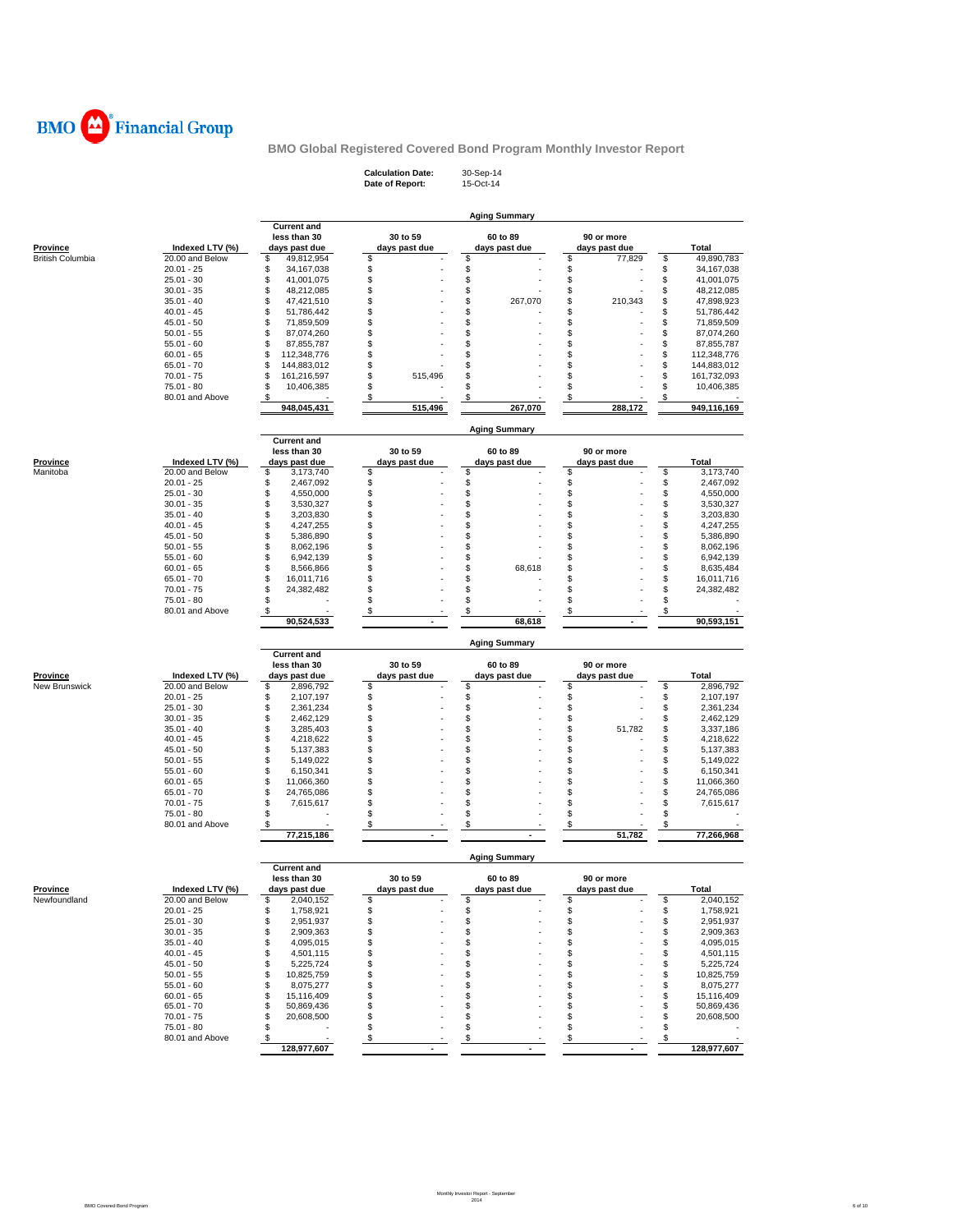

|                            |                                    |                                                     | <b>Calculation Date:</b><br>Date of Report: | 30-Sep-14<br>15-Oct-14          |                               |                                    |
|----------------------------|------------------------------------|-----------------------------------------------------|---------------------------------------------|---------------------------------|-------------------------------|------------------------------------|
|                            |                                    |                                                     |                                             | <b>Aging Summary</b>            |                               |                                    |
| <b>Province</b>            | Indexed LTV (%)                    | <b>Current and</b><br>less than 30<br>days past due | 30 to 59<br>days past due                   | 60 to 89<br>days past due       | 90 or more<br>days past due   | Total                              |
| Northwest Territories      | 20.00 and Below                    | S                                                   | \$                                          | \$                              | \$                            | \$                                 |
|                            | $20.01 - 25$<br>$25.01 - 30$       | \$<br>S                                             | \$<br>\$                                    | \$<br>\$                        | \$<br>\$                      | \$<br>\$                           |
|                            | $30.01 - 35$                       | \$                                                  | \$                                          | \$                              | \$                            | \$                                 |
|                            | $35.01 - 40$                       | \$                                                  | \$                                          | \$                              | \$                            | \$                                 |
|                            | $40.01 - 45$                       | \$                                                  | \$                                          | \$                              | \$                            | \$                                 |
|                            | $45.01 - 50$                       | \$                                                  | \$                                          | \$                              | \$                            | \$                                 |
|                            | $50.01 - 55$                       | S                                                   | \$                                          | \$                              | \$                            | \$                                 |
|                            | $55.01 - 60$<br>$60.01 - 65$       | \$<br>S                                             | \$<br>\$                                    | \$<br>\$                        | \$<br>\$                      | \$<br>\$                           |
|                            | $65.01 - 70$                       | \$                                                  | \$                                          | \$                              | \$                            | \$                                 |
|                            | $70.01 - 75$                       | \$                                                  | \$                                          | \$                              | \$                            | \$                                 |
|                            | 75.01 - 80                         | \$                                                  | \$                                          | \$                              | \$                            | S                                  |
|                            | 80.01 and Above                    | \$                                                  | \$                                          | \$                              | \$                            | \$                                 |
|                            |                                    | \$<br>$\blacksquare$                                | \$<br>$\blacksquare$                        | \$<br>$\sim$                    | \$<br>$\sim$                  | \$<br>$\sim$                       |
|                            |                                    |                                                     |                                             | <b>Aging Summary</b>            |                               |                                    |
|                            |                                    | <b>Current and</b><br>less than 30                  | 30 to 59                                    | 60 to 89                        | 90 or more                    |                                    |
| <b>Province</b>            | Indexed LTV (%)                    | days past due                                       | days past due                               | days past due                   | days past due                 | <b>Total</b>                       |
| Nova Scotia                | 20.00 and Below                    | \$<br>3,630,587                                     | \$                                          | \$                              | \$                            | \$<br>3,630,587                    |
|                            | $20.01 - 25$                       | \$<br>3,697,647                                     | \$                                          | \$                              | \$                            | \$<br>3,697,647                    |
|                            | $25.01 - 30$                       | \$<br>5,111,787                                     | \$                                          | \$                              | \$                            | \$<br>5,111,787                    |
|                            | $30.01 - 35$                       | \$<br>5,462,825                                     | \$                                          | \$                              | \$                            | \$<br>5,462,825                    |
|                            | $35.01 - 40$                       | \$<br>7,354,613                                     | \$                                          | \$                              | \$                            | \$<br>7,354,613                    |
|                            | $40.01 - 45$<br>$45.01 - 50$       | \$<br>7,925,442<br>\$<br>7,687,329                  | \$<br>\$                                    | \$<br>\$                        | \$<br>\$                      | \$<br>7,925,442<br>\$<br>7,687,329 |
|                            | $50.01 - 55$                       | \$<br>12,449,067                                    | \$                                          | \$                              | \$<br>69,801                  | \$<br>12,518,867                   |
|                            | $55.01 - 60$                       | \$<br>11,080,219                                    | \$                                          | \$                              | \$                            | \$<br>11,080,219                   |
|                            | $60.01 - 65$                       | \$<br>18,054,776                                    | \$                                          | \$                              | \$                            | \$<br>18,054,776                   |
|                            | $65.01 - 70$                       | \$<br>40,350,524                                    | \$                                          | \$                              | \$                            | \$<br>40,350,524                   |
|                            | $70.01 - 75$                       | \$<br>40,286,992                                    | \$                                          | \$                              | \$                            | \$<br>40,286,992                   |
|                            | $75.01 - 80$<br>80.01 and Above    | \$<br>18,772,244<br>\$                              | \$<br>\$                                    | \$<br>\$                        | \$<br>\$                      | \$<br>18,772,244<br>\$             |
|                            |                                    | 181,864,051                                         |                                             |                                 | 69,801                        | 181,933,852                        |
|                            |                                    |                                                     |                                             |                                 |                               |                                    |
|                            |                                    |                                                     |                                             | <b>Aging Summary</b>            |                               |                                    |
|                            |                                    |                                                     |                                             |                                 |                               |                                    |
|                            |                                    | <b>Current and</b><br>less than 30                  | 30 to 59                                    | 60 to 89                        | 90 or more                    |                                    |
| Province                   | Indexed LTV (%)                    | days past due                                       | days past due                               | days past due                   | days past due                 | Total                              |
| Nunavut                    | 20.00 and Below                    | \$                                                  | \$                                          | \$                              | \$                            | \$                                 |
|                            | $20.01 - 25$                       | \$                                                  | \$                                          | \$                              | \$                            | \$                                 |
|                            | $25.01 - 30$                       | \$                                                  | \$                                          | \$                              | \$                            | \$                                 |
|                            | $30.01 - 35$                       | \$                                                  | \$                                          | \$                              | S                             | \$                                 |
|                            | $35.01 - 40$                       | \$                                                  | \$                                          | \$                              | \$<br>\$                      | \$<br>\$                           |
|                            | $40.01 - 45$<br>$45.01 - 50$       | \$<br>\$                                            | \$<br>\$                                    | \$<br>\$                        | \$                            | \$                                 |
|                            | $50.01 - 55$                       | \$                                                  | \$                                          | \$                              | \$                            | \$                                 |
|                            | $55.01 - 60$                       | \$                                                  | \$                                          | \$                              | \$                            | \$                                 |
|                            | $60.01 - 65$                       | S                                                   | \$                                          | \$                              | \$                            | \$                                 |
|                            | $65.01 - 70$                       | S                                                   | \$                                          | \$                              | \$                            | \$                                 |
|                            | $70.01 - 75$                       | \$                                                  | \$                                          | \$                              | \$                            | \$                                 |
|                            | 75.01 - 80<br>80.01 and Above      | \$<br>\$                                            | \$<br>\$                                    | \$<br>\$                        | \$<br>\$                      | \$<br>\$                           |
|                            |                                    | \$                                                  | \$                                          | \$                              | \$                            | \$                                 |
|                            |                                    |                                                     |                                             | <b>Aging Summary</b>            |                               |                                    |
|                            |                                    | <b>Current and</b>                                  |                                             |                                 |                               |                                    |
|                            |                                    | less than 30                                        | 30 to 59                                    | 60 to 89                        | 90 or more                    |                                    |
| <b>Province</b><br>Ontario | Indexed LTV (%)<br>20.00 and Below | days past due<br>\$<br>122,796,129                  | days past due<br>\$                         | days past due<br>\$             | days past due<br>\$<br>33,685 | Total<br>\$<br>122,829,814         |
|                            | $20.01 - 25$                       | \$<br>89,936,392                                    | \$                                          | \$                              | \$                            | \$<br>89,936,392                   |
|                            | $25.01 - 30$                       | \$<br>117,065,234                                   | \$                                          | \$                              | \$                            | \$<br>117,065,234                  |
|                            | $30.01 - 35$                       | 150,614,864<br>\$                                   | \$                                          | \$                              | \$                            | \$<br>150,614,864                  |
|                            | $35.01 - 40$                       | 157,403,468<br>\$                                   | \$                                          | \$                              | \$                            | \$<br>157,403,468                  |
|                            | $40.01 - 45$<br>$45.01 - 50$       | 168,091,022<br>\$<br>\$<br>201,054,040              | \$                                          | \$                              | \$<br>67,408<br>\$            | \$<br>168,158,430<br>201,054,040   |
|                            | $50.01 - 55$                       | 241, 161, 591<br>\$                                 | \$<br>\$                                    | \$<br>\$                        | \$                            | \$<br>\$<br>241,161,591            |
|                            | $55.01 - 60$                       | 319,333,865<br>\$                                   | \$<br>459,404                               | \$<br>42,050                    | \$                            | \$<br>319,835,319                  |
|                            | $60.01 - 65$                       | \$<br>447,972,948                                   | \$                                          | \$                              | \$                            | \$<br>447,972,948                  |
|                            | $65.01 - 70$                       | 756,061,361<br>\$                                   | \$                                          | \$                              | \$<br>206,914                 | \$<br>756,268,275                  |
|                            | $70.01 - 75$                       | \$<br>160,573,969                                   | \$                                          | \$                              | 335,921<br>\$                 | \$<br>160,909,890                  |
|                            | 75.01 - 80<br>80.01 and Above      | \$<br>3,855,705<br>\$                               | \$<br>$\sqrt{3}$                            | \$<br>$\boldsymbol{\mathsf{s}}$ | \$<br><u>\$</u>               | \$<br>3,855,705<br>$\sqrt[6]{3}$   |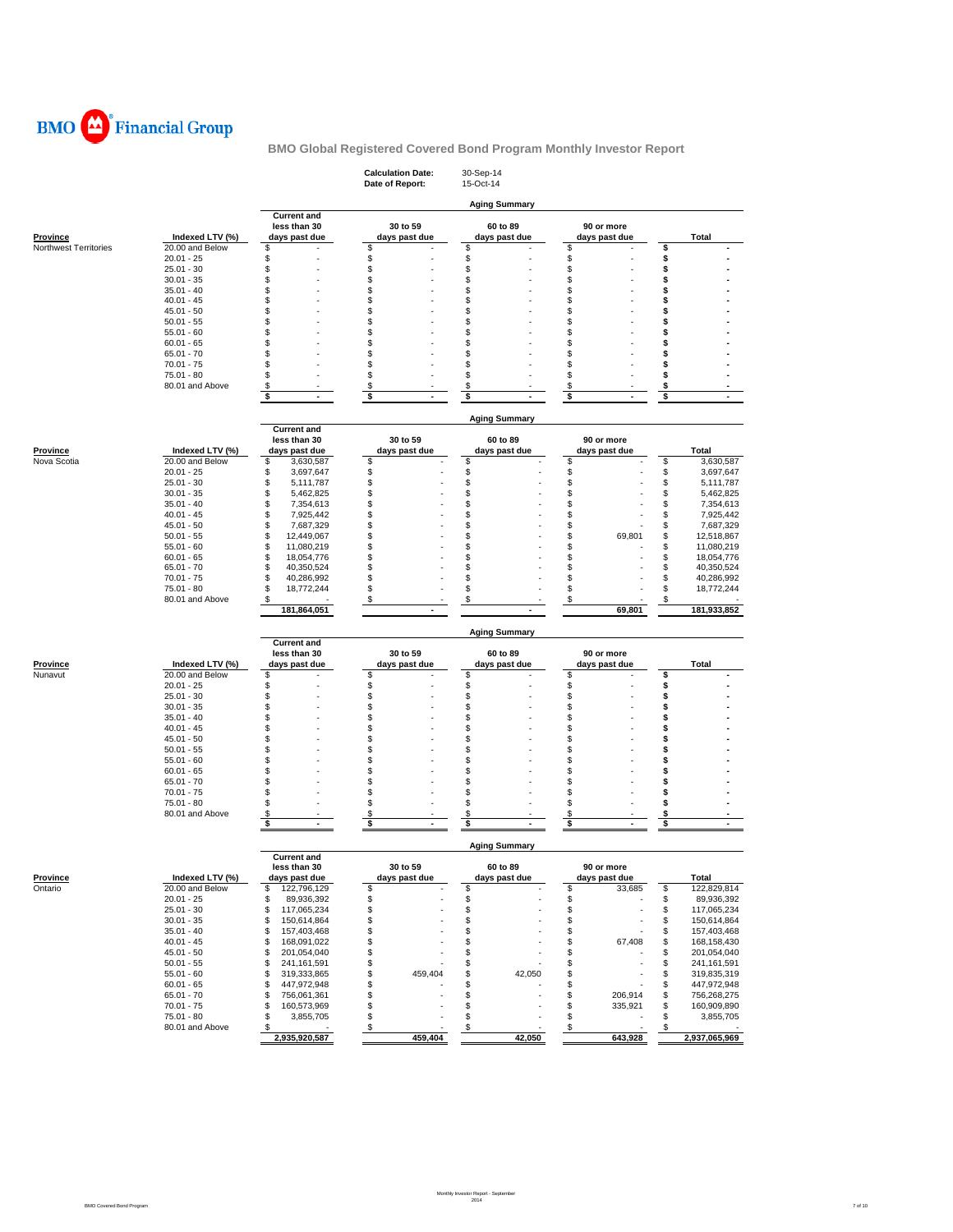

|                      |                                    |                                                     | <b>Calculation Date:</b><br>Date of Report: | 30-Sep-14<br>15-Oct-14    |                             |          |                            |
|----------------------|------------------------------------|-----------------------------------------------------|---------------------------------------------|---------------------------|-----------------------------|----------|----------------------------|
|                      |                                    |                                                     |                                             | <b>Aging Summary</b>      |                             |          |                            |
| Province             | Indexed LTV (%)                    | <b>Current and</b><br>less than 30<br>days past due | 30 to 59<br>days past due                   | 60 to 89<br>days past due | 90 or more<br>days past due |          | Total                      |
| Prince Edward Island | 20.00 and Below                    | \$<br>651,651                                       | \$                                          | \$                        | \$                          | \$       | 651,651                    |
|                      | $20.01 - 25$<br>$25.01 - 30$       | \$<br>849,708                                       | \$<br>\$                                    | \$<br>\$                  | \$                          | \$       | 849,708                    |
|                      | $30.01 - 35$                       | \$<br>380,591<br>\$<br>763,288                      | \$                                          | \$                        | \$<br>\$                    | \$<br>\$ | 380,591<br>763,288         |
|                      | $35.01 - 40$                       | \$<br>927,164                                       | \$                                          | \$                        | \$                          | \$       | 927,164                    |
|                      | $40.01 - 45$                       | \$<br>1,690,070                                     | \$                                          | \$                        | \$                          | \$       | 1,690,070                  |
|                      | $45.01 - 50$                       | \$<br>761,750                                       | \$                                          | \$                        | \$                          | \$       | 761,750                    |
|                      | $50.01 - 55$                       | \$<br>1,594,844                                     | \$                                          | \$                        | \$                          | \$       | 1,594,844                  |
|                      | $55.01 - 60$                       | \$<br>3,290,512                                     | \$                                          | \$                        | Ŝ                           | \$       | 3,290,512                  |
|                      | $60.01 - 65$                       | \$<br>4,760,506                                     | \$                                          | \$                        | \$                          | \$       | 4,760,506                  |
|                      | $65.01 - 70$                       | \$<br>9,045,557                                     | \$                                          | \$                        | \$                          | \$       | 9,045,557                  |
|                      | $70.01 - 75$                       | \$<br>4,186,840                                     | \$                                          | \$                        | \$                          | \$       | 4,186,840                  |
|                      | 75.01 - 80<br>80.01 and Above      | \$                                                  | \$<br>\$                                    | \$<br>\$                  | \$<br>\$                    | \$<br>\$ |                            |
|                      |                                    | \$<br>28,902,481                                    |                                             |                           |                             |          | 28,902,481                 |
|                      |                                    |                                                     |                                             | <b>Aging Summary</b>      |                             |          |                            |
|                      |                                    | <b>Current and</b>                                  |                                             |                           |                             |          |                            |
|                      |                                    | less than 30                                        | 30 to 59                                    | 60 to 89                  | 90 or more                  |          |                            |
| Province             | Indexed LTV (%)<br>20.00 and Below | days past due<br>\$                                 | days past due                               | days past due             | days past due<br>\$         | \$       | Total<br>34,880,731        |
| Quebec               | $20.01 - 25$                       | 34,880,731<br>\$<br>26,716,287                      | \$<br>\$<br>58,167                          | \$<br>\$                  | \$<br>63,147                | \$       | 26,837,601                 |
|                      | $25.01 - 30$                       | \$<br>33,088,795                                    | \$<br>94,272                                | \$                        | \$                          | \$       | 33,183,068                 |
|                      | $30.01 - 35$                       | \$<br>46,112,792                                    | \$<br>176,224                               | \$<br>51,609              | \$                          | \$       | 46,340,624                 |
|                      | $35.01 - 40$                       | \$<br>46,601,486                                    | \$                                          | \$                        | \$                          | \$       | 46,601,486                 |
|                      | $40.01 - 45$                       | \$<br>61,013,679                                    | \$                                          | \$                        | \$                          | \$       | 61,013,679                 |
|                      | 45.01 - 50                         | \$<br>61,686,960                                    | \$<br>155,069                               | \$<br>136,261             | \$<br>87,217                | \$       | 62,065,506                 |
|                      | $50.01 - 55$                       | \$<br>73,514,774                                    | \$                                          | \$                        | \$<br>160,426               | \$       | 73,675,200                 |
|                      | $55.01 - 60$                       | \$<br>98,079,556                                    | \$                                          | \$                        | \$<br>150,224               | \$       | 98,229,780                 |
|                      | $60.01 - 65$                       | \$<br>132,474,536                                   | \$                                          | \$<br>188,014             | \$<br>377,023               | \$       | 133,039,573                |
|                      | $65.01 - 70$<br>$70.01 - 75$       | \$<br>204,889,727<br>\$<br>388,493,428              | \$<br>351,313<br>\$<br>271,965              | \$<br>\$                  | \$<br>\$                    | \$<br>\$ | 205,241,040<br>388,765,392 |
|                      | 75.01 - 80                         | \$<br>29,824,000                                    | \$                                          | \$                        | \$<br>552,184               | \$       | 30,376,184                 |
|                      | 80.01 and Above                    | \$                                                  | \$                                          | \$                        | \$                          | \$       |                            |
|                      |                                    | 1,237,376,751                                       | 1,107,009                                   | 375,884                   | 1,390,221                   |          | 1,240,249,864              |
|                      |                                    | <b>Current and</b>                                  |                                             | <b>Aging Summary</b>      |                             |          |                            |
|                      |                                    | less than 30                                        | 30 to 59                                    | 60 to 89                  | 90 or more                  |          |                            |
| Province             | Indexed LTV (%)                    | days past due                                       | days past due                               | days past due             | days past due               |          | Total                      |
| Saskatchewan         | 20.00 and Below<br>$20.01 - 25$    | \$<br>2,726,842<br>\$<br>1,178,827                  | \$                                          | \$<br>\$                  | \$<br>\$                    | \$       | 2,726,842<br>1,178,827     |
|                      |                                    |                                                     |                                             |                           |                             |          |                            |
|                      |                                    |                                                     | \$                                          |                           |                             | \$       |                            |
|                      | $25.01 - 30$                       | \$<br>3,203,021                                     | \$                                          | \$                        | \$                          | \$       | 3,203,021                  |
|                      | $30.01 - 35$<br>$35.01 - 40$       | \$<br>3,290,669<br>\$                               | \$<br>\$                                    | \$                        | \$<br>\$                    | \$       | 3,290,669                  |
|                      | $40.01 - 45$                       | 5,811,545<br>\$<br>5,748,795                        | \$                                          | \$<br>\$                  | \$                          | \$<br>\$ | 5,811,545<br>5,748,795     |
|                      | $45.01 - 50$                       | \$<br>9,089,244                                     | \$                                          | \$                        | \$                          | \$       | 9,089,244                  |
|                      | $50.01 - 55$                       | \$<br>10,781,746                                    | \$                                          | \$                        | \$                          | \$       | 10,781,746                 |
|                      | $55.01 - 60$                       | \$<br>10,292,595                                    | \$                                          | \$                        | \$                          | \$       | 10,292,595                 |
|                      | $60.01 - 65$                       | \$<br>14,585,126                                    | \$                                          | \$<br>390,706             | \$                          | \$       | 14,975,832                 |
|                      | $65.01 - 70$                       | \$<br>32,369,604                                    | \$                                          | \$                        | \$                          | \$       | 32,369,604                 |
|                      | $70.01 - 75$                       | \$<br>15,632,951                                    | \$                                          | \$<br>219,403             | \$                          | \$       | 15,852,355                 |
|                      | $75.01 - 80$<br>80.01 and Above    | \$<br>\$                                            | \$<br>\$                                    | \$<br>\$                  | \$<br>\$                    | \$<br>\$ |                            |
|                      |                                    | 114,710,965                                         |                                             | 610,109                   |                             |          | 115,321,075                |
|                      |                                    |                                                     |                                             | <b>Aging Summary</b>      |                             |          |                            |
|                      |                                    | <b>Current and</b><br>less than 30                  | 30 to 59                                    | 60 to 89                  | 90 or more                  |          |                            |
| <b>Province</b>      | Indexed LTV (%)                    | days past due                                       | days past due                               | days past due             | days past due               |          | Total                      |
| Yukon Territories    | 20.00 and Below                    | \$                                                  | \$                                          | \$                        | \$                          | 5        |                            |
|                      | $20.01 - 25$                       | \$                                                  | \$                                          | \$                        | \$                          | \$       |                            |
|                      | $25.01 - 30$                       | \$                                                  | \$                                          | \$                        | \$<br>\$                    | \$       |                            |
|                      | $30.01 - 35$<br>$35.01 - 40$       | \$<br>\$                                            | \$<br>\$                                    | \$<br>\$                  | S                           |          |                            |
|                      | $40.01 - 45$                       | \$                                                  | \$                                          | \$                        | S.                          |          |                            |
|                      | $45.01 - 50$                       | S                                                   | \$                                          | \$                        | S                           |          |                            |
|                      | $50.01 - 55$                       | S                                                   | \$                                          | \$                        | S                           |          |                            |
|                      | $55.01 - 60$                       | S                                                   | \$                                          | \$                        | S.                          |          |                            |
|                      | $60.01 - 65$                       | S.                                                  | \$                                          | S                         | S.                          |          |                            |
|                      | $65.01 - 70$                       |                                                     | \$                                          | \$                        | s                           |          |                            |
|                      | $70.01 - 75$                       | \$                                                  | \$                                          | \$                        | S<br>S.                     |          |                            |
|                      | 75.01 - 80<br>80.01 and Above      | \$<br>\$                                            | \$<br>\$                                    | \$<br>\$                  | \$                          | s        |                            |
|                      |                                    | \$<br>ä,                                            | \$                                          | \$<br>ä,                  | \$                          | \$       |                            |

<sup>(1)</sup> Value as determined by adjusting, not less than quarterly, the Original Market Value utilizing the Indexation Methodology (see Appendix for details) for subsequent price developments.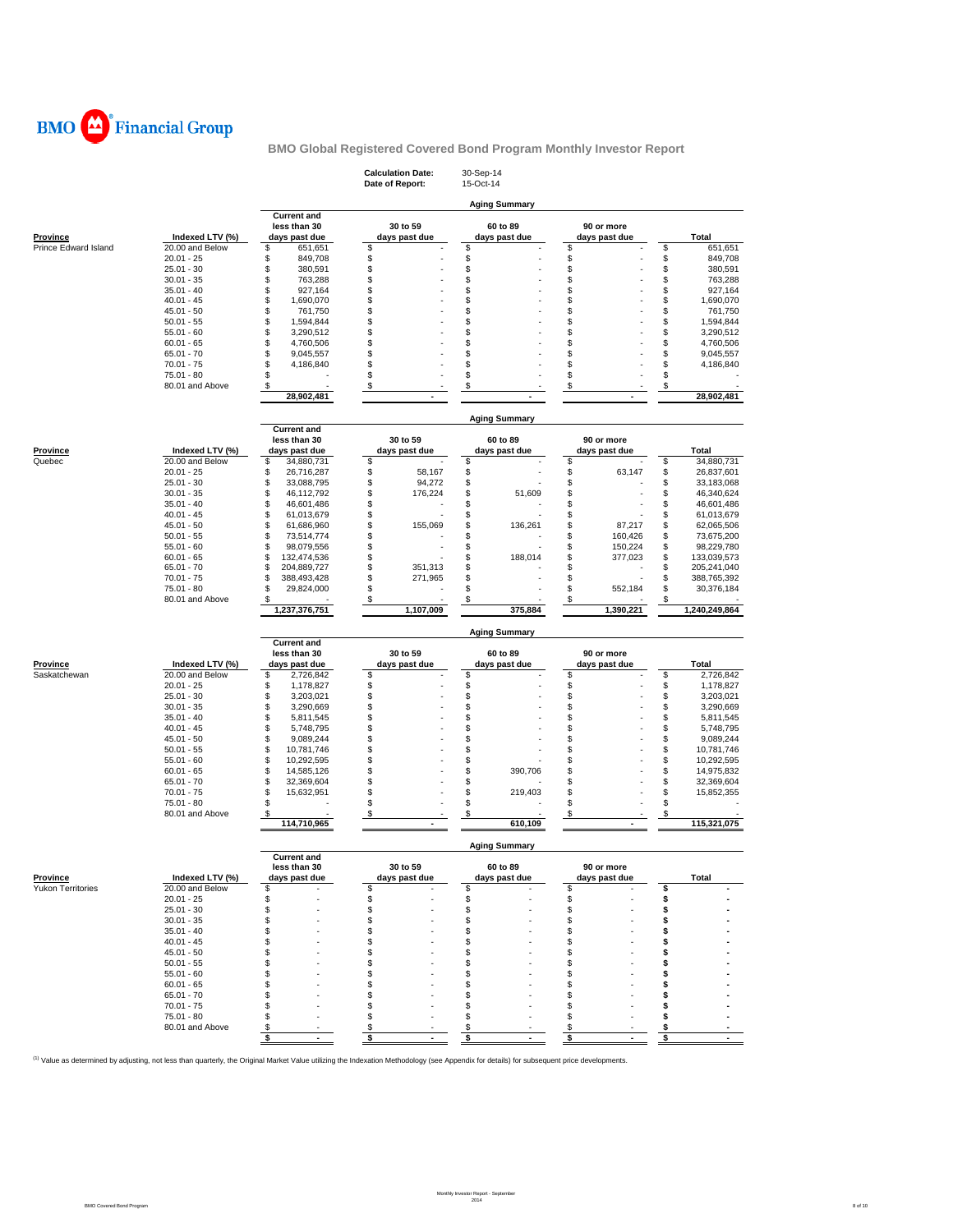

| <b>Calculation Date:</b> | 30-Sep-14 |
|--------------------------|-----------|
| Date of Report:          | 15-Oct-14 |

**Cover Pool - Current LTV Distribution by Credit Score (1)**

|                 |             |             | <b>Credit Scores</b> |               |    |               |               |               |
|-----------------|-------------|-------------|----------------------|---------------|----|---------------|---------------|---------------|
| Indexed LTV (%) | <600        | $600 - 650$ | 651 - 700            | 701 - 750     |    | 751 - 800     | >800          | Total         |
| 20.00 and Below | 5.987.609   | 4.761.205   | 13.593.401           | 31.542.937    | \$ | 100.987.114   | 92.753.402    | 249.625.667   |
| $20.01 - 25$    | 3.102.383   | 3.924.542   | 12.286.738           | 29,407,925    |    | 80.935.017    | 55.245.104    | 184.901.708   |
| $25.01 - 30$    | 5.053.076   | 6.669.429   | 19.663.360           | 41,881,505    |    | 91.416.776    | 70.854.181    | 235.538.327   |
| $30.01 - 35$    | 7.189.481   | 10.954.964  | 28.973.261           | 50.420.893    |    | 116,500,773   | 82.184.798    | 296,224,169   |
| $35.01 - 40$    | 8.781.493   | 12.403.369  | 29.846.556           | 63.745.584    |    | 128.278.736   | 74.808.116    | 317.863.854   |
| $40.01 - 45$    | 8.993.049   | 11.436.749  | 33.781.017           | 69.822.279    |    | 141.463.221   | 85.186.117    | 350.682.433   |
| $45.01 - 50$    | 8.881.885   | 21.437.448  | 45.014.940           | 101.366.721   |    | 166.414.980   | 80.957.276    | 424.073.249   |
| $50.01 - 55$    | 18.197.959  | 25.779.146  | 56.258.429           | 128.035.782   |    | 217.351.169   | 84.830.975    | 530.453.461   |
| $55.01 - 60$    | 22.267.295  | 36.020.254  | 82.767.486           | 167.733.992   |    | 250.726.208   | 99.010.834    | 658.526.068   |
| $60.01 - 65$    | 18.483.902  | 37.982.826  | 125.421.424          | 230.387.006   |    | 383.898.559   | 133.590.461   | 929.764.179   |
| $65.01 - 70$    | 17.775.596  | 52.664.785  | 204.644.943          | 424.935.836   | S  | 609.366.177   | 192,053,099   | ,501,440,435  |
| $70.01 - 75$    | 9.133.112   | 34.321.858  | 134.569.974          | 269.866.130   |    | 342.046.469   | 93.289.683    | 883.227.226   |
| 75.01 - 80      | 593.207     | 4.777.206   | 8.711.390            | 21,446,325    |    | 21.237.555    | 6.644.834     | 63.410.518    |
| 80.01 and Above |             |             |                      |               |    |               |               |               |
|                 | 134.440.047 | 263.133.780 | 795,532,917          | 1.630.592.915 |    | 2.650.622.754 | 1.151.408.880 | 6.625.731.294 |

<sup>(1)</sup> Market Value as determined by adjusting, not less than quarterly, the Original Market Value utilizing the Indexation Methodology (see Appendix for details) for subsequent price developments.